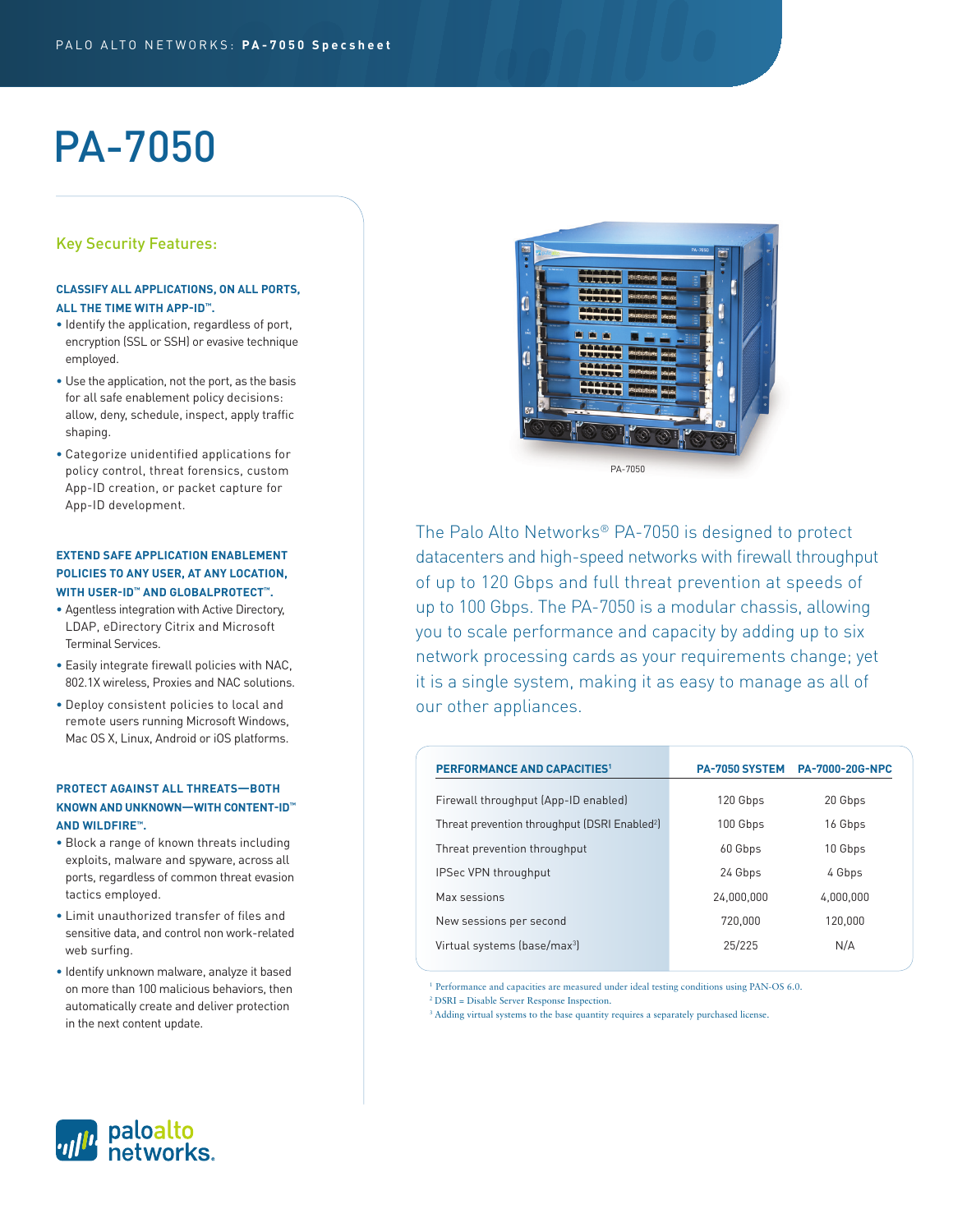#### **DELIVERING LINEAR SCALABILITY AND PERFORMANCE**

The PA-7050 achieves predictable datacenter level protection and performance by applying more than 400 function-specific processors distributed across the following chassis subsystems:

- Network Processing Card (NPC): Each NPC delivers 20 Gbps of firewall performance using multi-core security optimized processors, along with dedicated high-speed networking and content inspection processors. Up to six NPCs, each with 24 traffic interfaces are supported in the PA-7050.
- **Switch Management Card (SMC):** The SMC is comprised of three elements that are key to delivering predictable datacenter protection and performance: the First Packet Processor, the 1.2 Tbps switch fabric and the management subsystem.
	- **First Packet Processor (FPP):** The FPP utilizes dedicated processing to apply intelligence to the incoming traffic, directing it to the appropriate processing resource to maximize throughput efficiency.
	- **High Speed Switch Fabric:** The 1.2 Tbps switch fabric means that each NPC has access to approximately 100 Gbps of traffic capacity, ensuring that performance and capacity will scale in a linear manner as NPCs are added to the PA-7050.
	- **Management Subsystem:** Unified point of contact for managing all aspects of the PA-7050.
- **Log Processing Card (LPC):** The LPC uses multi-core processors and 2TB of RAID 1 storage to offload the logging related activities without impacting the processing required for other management related tasks. The LPC allows you to generate on-system queries and reports from the most recent logs collected or forward them to a syslog server for archiving or additional analysis.

The PA-7050 delivers performance and scalability by intelligently applying all available networking and security processing power to application layer traffic classification and threat protection tasks. Orchestrating this ballet of session management tasks is the First Packet Processor which constantly tracks the shared pool of processing and I/O resources across all of the NPCs. When the FPP determines that additional processing resources are available, traffic is intelligently directed across the high-speed switch fabric to that location, even if it resides on a separate NPC. The FPP is the key to delivering linear scalability to the PA-7050, working in conjunction with each of the network processors on the NPCs to utilize all of the available computing resources as a single, cohesive system. This means that as NPCs are added, no traffic engineering changes are required in order to utilize the added capacity.

The controlling element of the PA-7050 is PAN-OS<sup>TM</sup>, a securityspecific operating system that natively classifies all traffic, inclusive of applications, threats and content, then ties that traffic to the user, regardless of location or device type. The application, content, and user—the elements that run your business—are then used as the basis of your security policies, resulting in an improved security posture and a reduction in incident response time. All traffic classification, content inspection, policy lookup and execution are performed in a single pass. The single pass software architecture, when combined with the processing power of the PA-7050, ensures that you achieve predictable throughput.

## **Networking Features**

#### **INTERFACE MODES**

• L2, L3, Tap, Virtual wire (transparent mode)

#### **ROUTING**

- OSPFv2/v3, BGP with graceful restart, RIP, static routing
- Policy-based forwarding
- Point-to-Point Protocol over Ethernet (PPPoE)
- Multicast: PIM-SM, PIM-SSM, IGMP v1, v2, and v3

#### **IPV6**

- L2, L3, tap, virtual wire (transparent mode)
- Features: App-ID, User-ID, Content-ID, WildFire and SSL decryption

## **IPSEC VPN**

- Key Exchange: Manual key, IKE v1 (Pre-shared key, certificate-based authentication)
- Encryption: 3DES, AES (128-bit, 192-bit, 256-bit)
- Authentication: MD5, SHA-1, SHA-256, SHA-384, SHA-512

## **VLANS**

- 802.1q VLAN tags per device/per interface: 4,094/4,094
- Aggregate interfaces (802.3ad)

## **NETWORK ADDRESS TRANSLATION (NAT)**

- NAT modes (IPv4): static IP, dynamic IP, dynamic IP and port (port address translation)
- NAT64
- Additional NAT features: Dynamic IP reservation, dynamic IP and port oversubscription

#### **HIGH AVAILABILITY**

- Modes: Active/Active, Active/Passive
- Failure detection: Path monitoring, interface monitoring

The PA-7050 supports a wide range of networking features that allows you to more easily integrate our security features into your existing network.